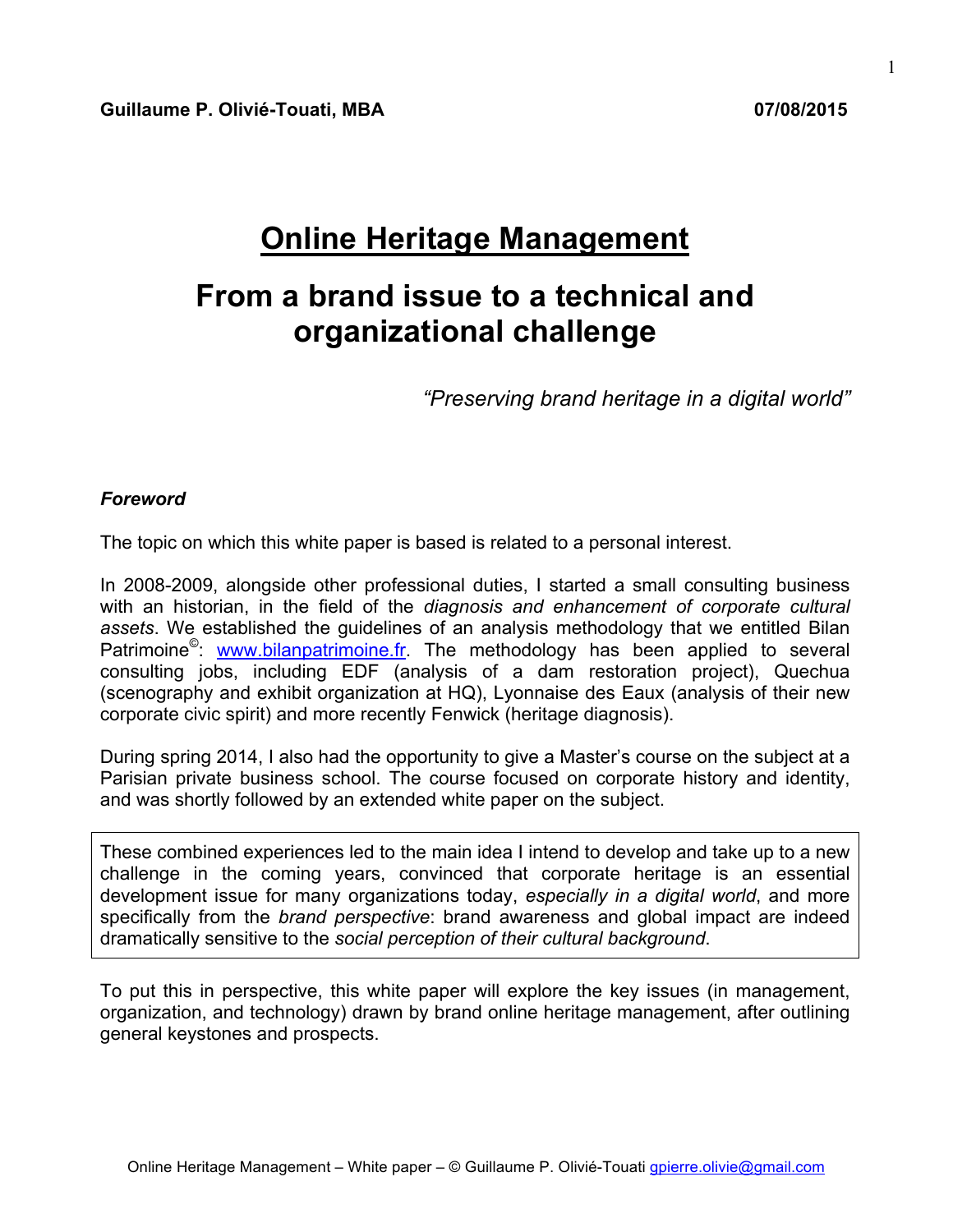# **Online Heritage Management**

# **From a brand issue to a technical and organizational challenge**

*"Preserving brand heritage in a digital world"*

### *Table*

- I. Keystones and prospects
	- i. Corporate Heritage
		- 1. Corporate History, Identity and Heritage
		- 2. An asymptotic relationship
	- ii. Corporate Cultural Assets
		- 1. Corporate heritage issues
		- 2. Heritage qualification and maturity stage
	- iii. Brand Online Heritage Management
		- 1. Inputs
		- 2. Outputs
- II. Management: Building an online heritage strategy
	- i. The role of auditing
	- ii. A Unified Heritage Management System
		- 1. A systemic approach
		- 2. Involving an Heritage Committee
		- 3. A public-oriented example: the Web-At-Risk project
- III. Organization: Developing an archive policy
	- i. Three major actions
	- ii. Major matters involved
- IV. Technology: Writing the right plan
	- i. Structure
	- ii. Tools and software
- V. Annexes
	- i. Organization chart (Summary graph)
	- ii. Online references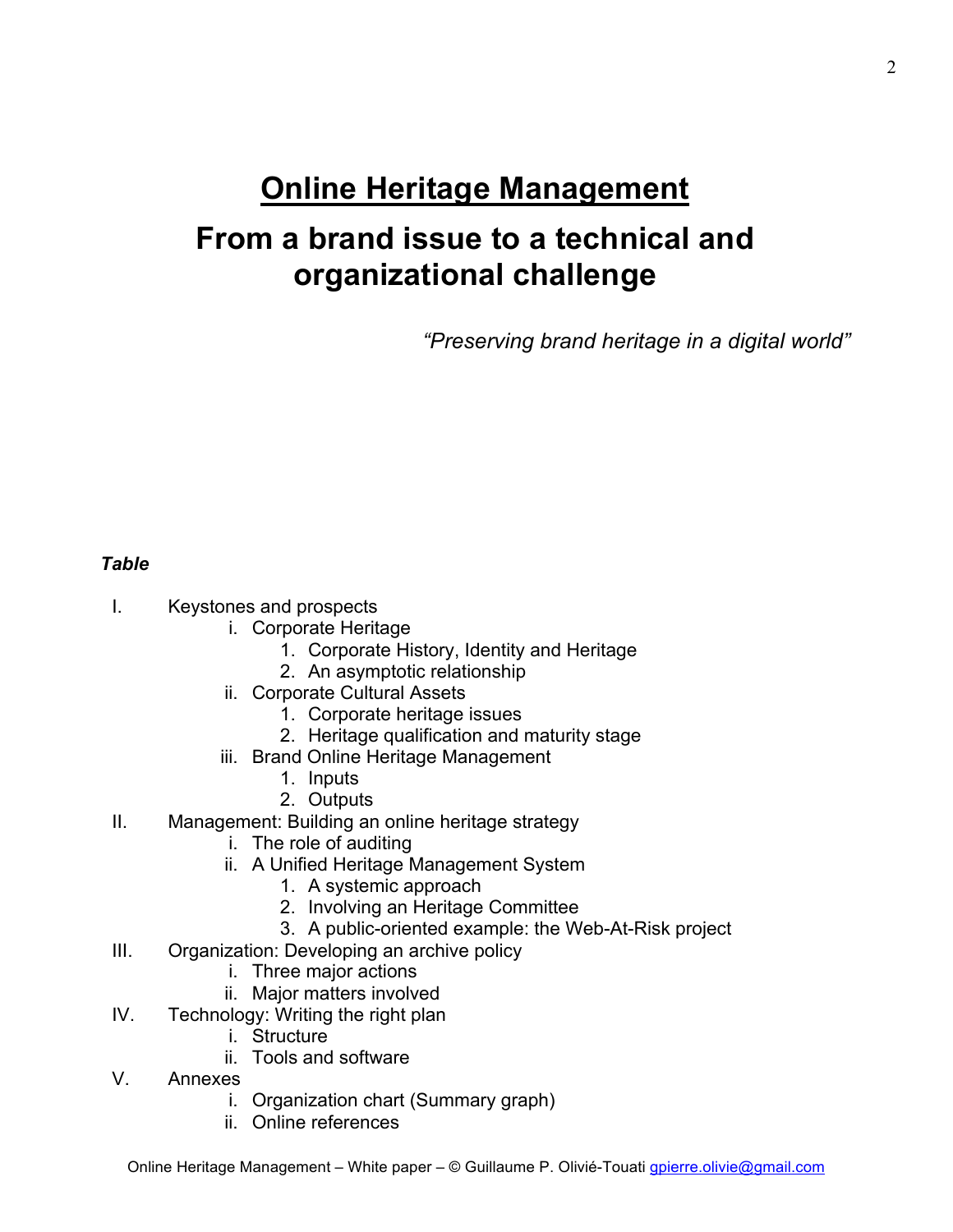# **I. Keystones and prospects**

#### *Section summary*

- Corporate cultural heritage will take its place somehow as a bridge between history and identity, and also as an independent set of forces capable of offering the most coherent image of various identity components.
- Corporate heritage is a complex aggregate made of specific cultural assets provided over time by collective memory as well as production activity. These cultural assets can be tangible (machinery and tools, places like head-quarters or plants…) or intangible (ethical values, expertise…).
- Corporate heritage and brand heritage are necessarily correlated, corporate heritage standing as a step toward brand heritage qualifying processes, thus leading to sustainable brand preservation and identity improvements.
- For our purposes we will define Online Heritage Management (OHM) as: an integrated approach to managing a brand's or company's digital cultural heritage. OHM will involve technology to organize and automate the preservation of online content, and optimize the resulting web archives for corporate and branding needs.
- Brand preservation and identity is the OHM output likely to concern most of the organization's departments. (Shortly followed by Corporate governance and Corporate strategy)
- The board is the organization's department likely to be concerned by most of the OHM outputs. (Shortly followed by Marketing & Communication and Sales & Production)

### **i. Corporate Heritage**

Corporate identity enhancement, logical follow-up of its global and shared awareness, has been for years one of the most promising challenges for all types of organizations involved in a more and more competitive and multicultural economic world. Understanding corporate identity, and working on it, requires enlightening the key role of one of its essential vector: corporate cultural heritage. But how then take advantage of corporate heritage, how exploit it according to a unified value-creating vision?

Board representatives, top/middle management and consultants are likely to find in corporate heritage the foundations of a forward-looking project, likely to generate development and social link.

### **1. Corporate History, Identity and Heritage**

The corporate identity representations (sensory, ethical, cultural, social, territorial) are enriched by several sources (brand and products, knowledge and expertise, teams…), equally crossed by historical dimension. History, even though answerable to subjective perception and a certain form of corporate politicization, appears indeed as a major entry point to all cultural issues' better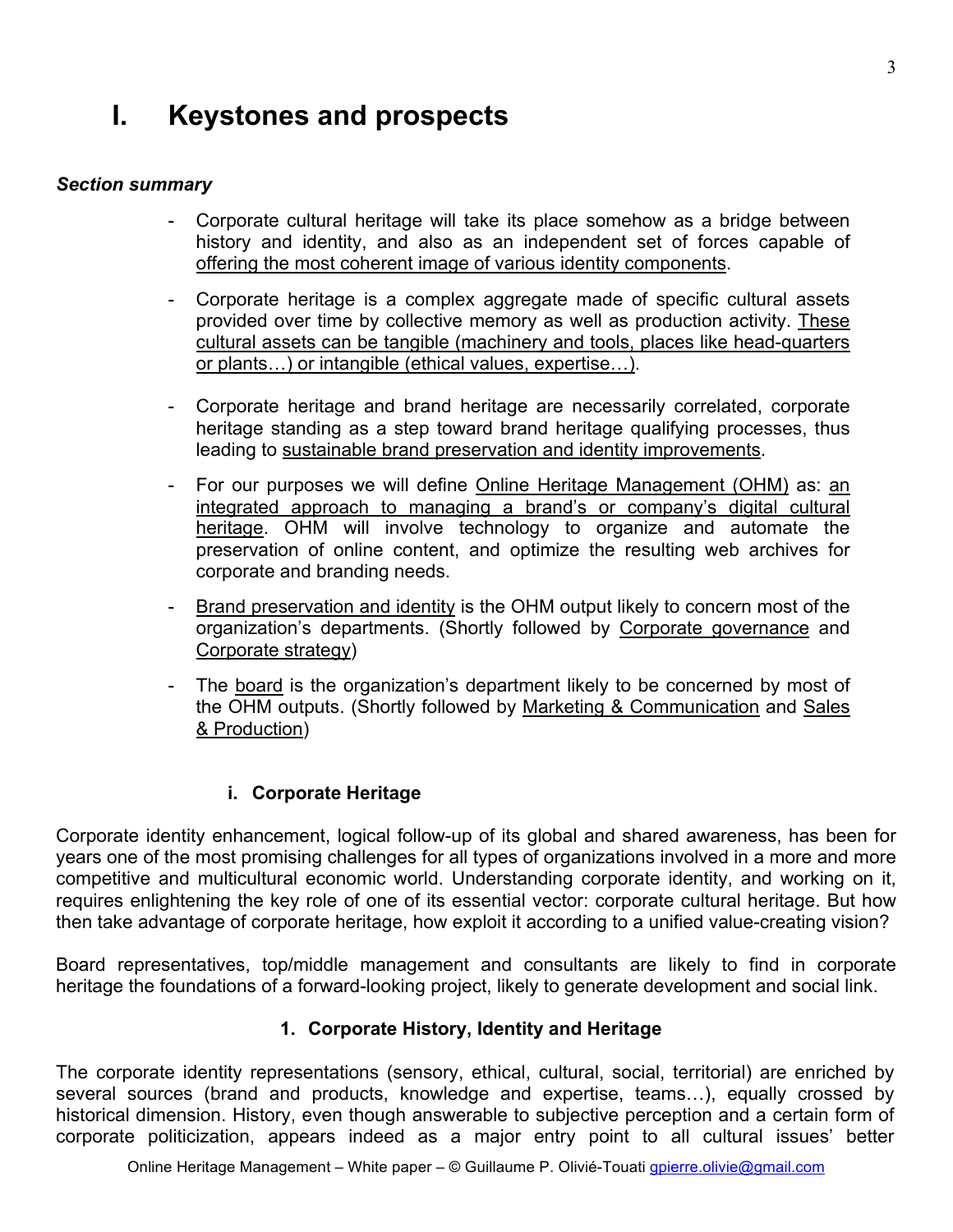understanding. But to clarify the causality link between history and identity and enhance its exploitability, we need to get through a transitional and structuring stage: there we postulate *the critical usefulness of the corporate heritage concept*.

Corporate cultural heritage will take its place somehow as a bridge between history and identity, and also as an independent set of forces capable of offering the most coherent image of various identity components.

### **2. An asymptotic relationship**

The transition phase between corporate history and identity seems very much like an asymptotic relationship: *identity building increasing indefinitely as misleading of historical interpretation decreases*. Confusion of historical interpretation cannot get to a zero point because there will always be a distortion between tangible reality of past events and their qualitative measurement.

The *integration of heritage dimension* is the theoretical leverage that will help to lower interpretative confusion, while getting through a sort of *equilibrium situation* between:

- **Identity immaturity** (zero to little brand/corporate identity consciousness);
- **Identity maturity** (effective brand/corporate identity consciousness).

After reaching identity maturity stage, a synergic/virtuous circle will reflect the *necessary coherency between collective representation and collective action* from companies' operators and staff.



Online Heritage Management – White paper – © Guillaume P. Olivié-Touati gpierre.olivie@gmail.com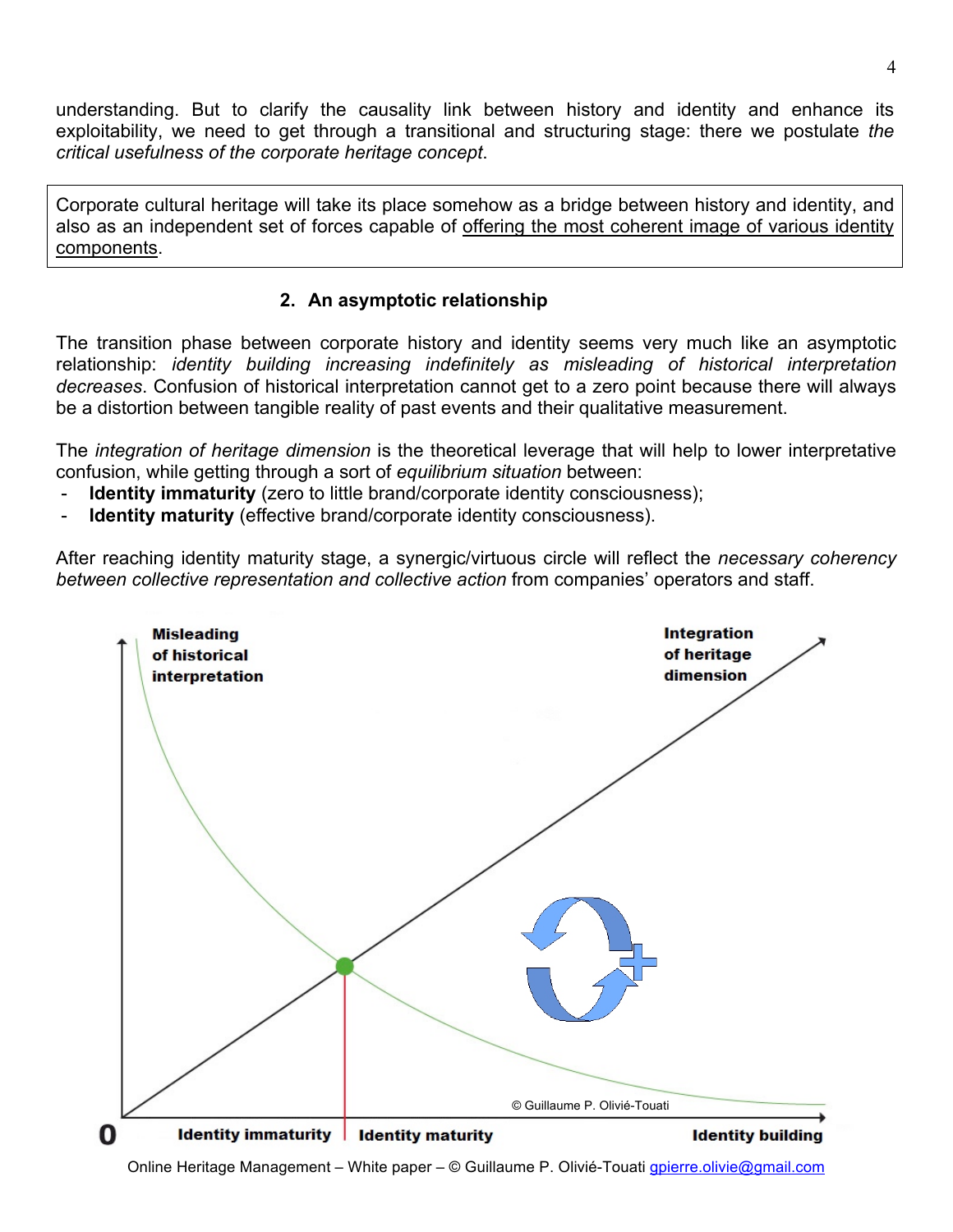### **ii. Corporate Cultural Assets**

# **1. Corporate heritage issues**

Relationship between men and heritage is a major civilizational issue.

This relationship has been so far widely unexploited in the corporate world, in spite of an obvious interest considering the highly positive spin-off of its systematic consideration.

The corporate heritage perspective serves to look at corporate organizations not only as economic entities designed to generate positive income statements, but also as meeting points between men, values, places and memory.

Corporate heritage is a high potential resource of growth momentum and positive image for the company, *as potentially a strategic part of brand management, of human resources management and of marketing and communication management*.

It can indeed enhance productiveness and add value at each key phase of the company's life:

- Early stage and creation;
- Development based on external and organic growth;
- Transfer.

Corporate heritage is a complex aggregate made of specific cultural assets provided over time by collective memory as well as production activity. These cultural assets can be tangible (machinery and tools, places like head-quarters or plants…) or intangible (ethical values, expertise…).

Identifying corporate heritage implies both the inventory and the weighted classification of its components. We shall refer to this methodology as "cultural assets ranking". This only, can lead to the building of a rational recovery and valorization plan, which can be organized in three operating processes:

- Cultural animation;
- Cultural mediation;
- Communication.

Corporate as well as brand heritage valorization relies principally on two types of supplementary and obviously combinable actions: events, and publishing.

Corporate heritage and brand heritage are necessarily correlated, corporate heritage standing as a step toward brand heritage qualifying processes, thus leading to sustainable brand preservation and identity improvements.

# **2. Heritage qualification and maturity stage**

Three representative curves equally proceed from the company's "cultural big bang", starting from the early creation stage and evolving synergistically:

- Historical interpretation
- Heritage qualification
- Identity building

Online Heritage Management – White paper – © Guillaume P. Olivié-Touati gpierre.olivie@gmail.com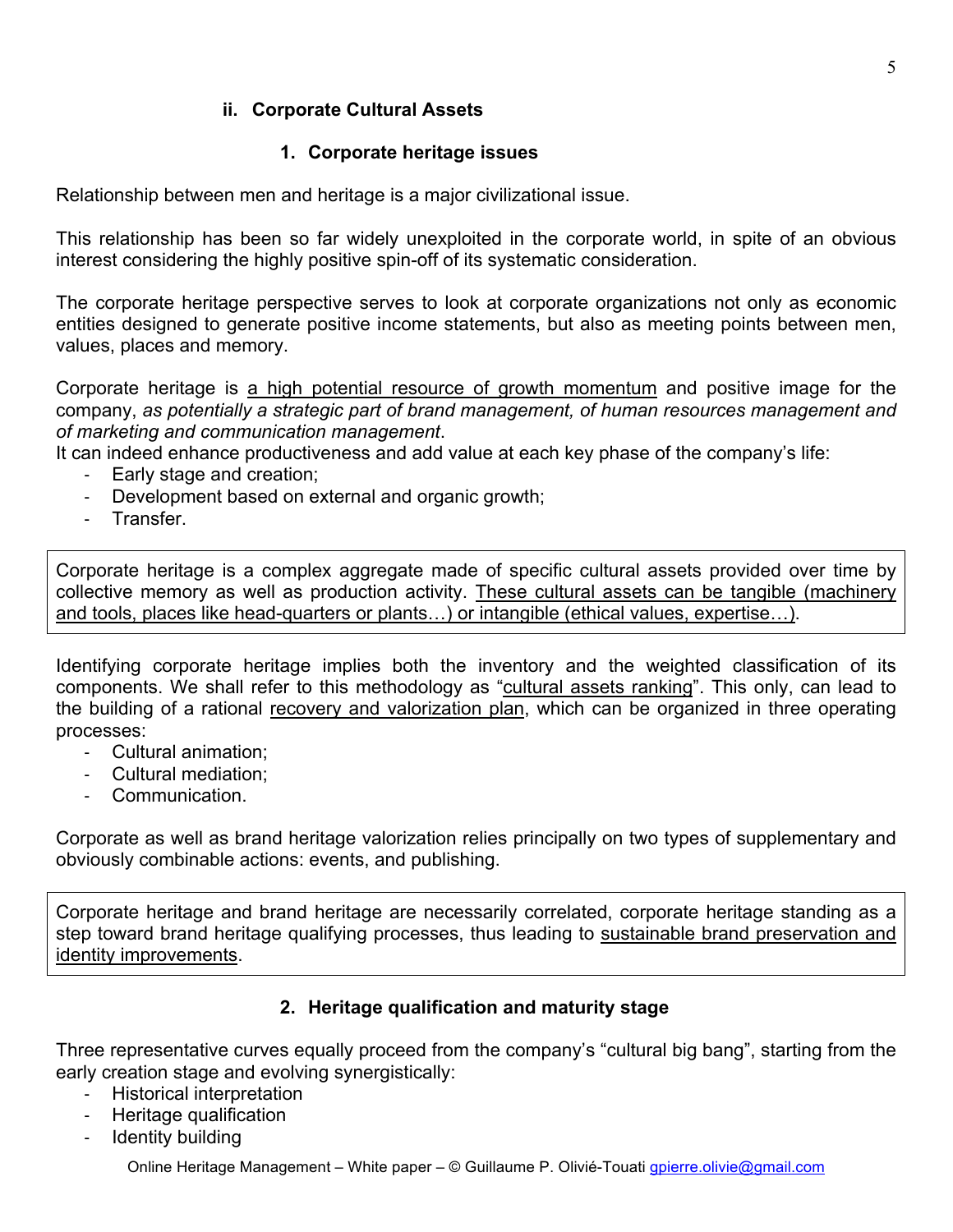These curves' theoretical crossing point (in a 5 to 10 years process) calls upon a maturity stage, a crucial crystallization step where:

- Corporate cultural assets get fully measurable and exploitable for brand-related purposes;
- Heritage operations can be implemented, either by in-house teams or by a third party.

Several technical skills (evenly regarding analysis, classification, protection and valorization) can therefore be put into action and produce positive effects on each type of corporate heritage.

Because of its exponential development potential we will focus on the specific needs of brand online heritage, and even more specifically heritage assets derivate from social networks and all type of user-generated digital content.

### **iii. Brand Online Heritage Management**

Since about 10 years, the web revolution announced by Darcy Dinucci in early 1999 (…"The first glimmerings of Web 2.0 are beginning to appear"…) has clearly changed the way we see and use information and communication technologies: the top social media platforms (LinkedIn – 2003; Facebook – 2004; Twitter – 2006; Tumblr – 2007; Pinterest – 2010; Instagram – 2010; Google Plus – 2011…) have already contributed to generate more online published content (from personal as well as corporate sources) than the traditional websites taken as a whole.

No surprise when 29% of the world total population has active social media accounts! (January 2015 – source: WeAreSocial)

This online content (websites and social media) is of primary importance from a double perspective: first, it leads the global business side of digital information (today more than 70% marketers use social media to gain new customers); second, it is the most powerful resource of newly produced corporate and brand-related cultural heritage.

We already have described the weight of corporate heritage and its links to economic development and long-term stabilized identity: in a digital world, this issue must urgently be taken in account, by all organizational and technical means, the reason being that non-archived and non-protected online content is in real danger and will presumably get for ever lost.

"Bit rot" is the name for this more-or-less slow depravation of a company's digital corporate heritage: a wave loss that will first affect the brand and its artifacts then indirectly hit the core financial assets as well as the firm's development and recovery capabilities.

An extensive 24/7 use of IBM Social Media tools (or the like) wouldn't even prevent a company from bit rot: web archiving has to be taken most seriously and as soon as its awareness arises.

For our purposes we will define Online Heritage Management (OHM) as: an integrated approach to managing a company's digital cultural heritage. OHM will involve technology to organize and automate the preservation of online content, and optimize the resulting web archives for corporate and brand needs. We will use the acronym "OHM" in the following development.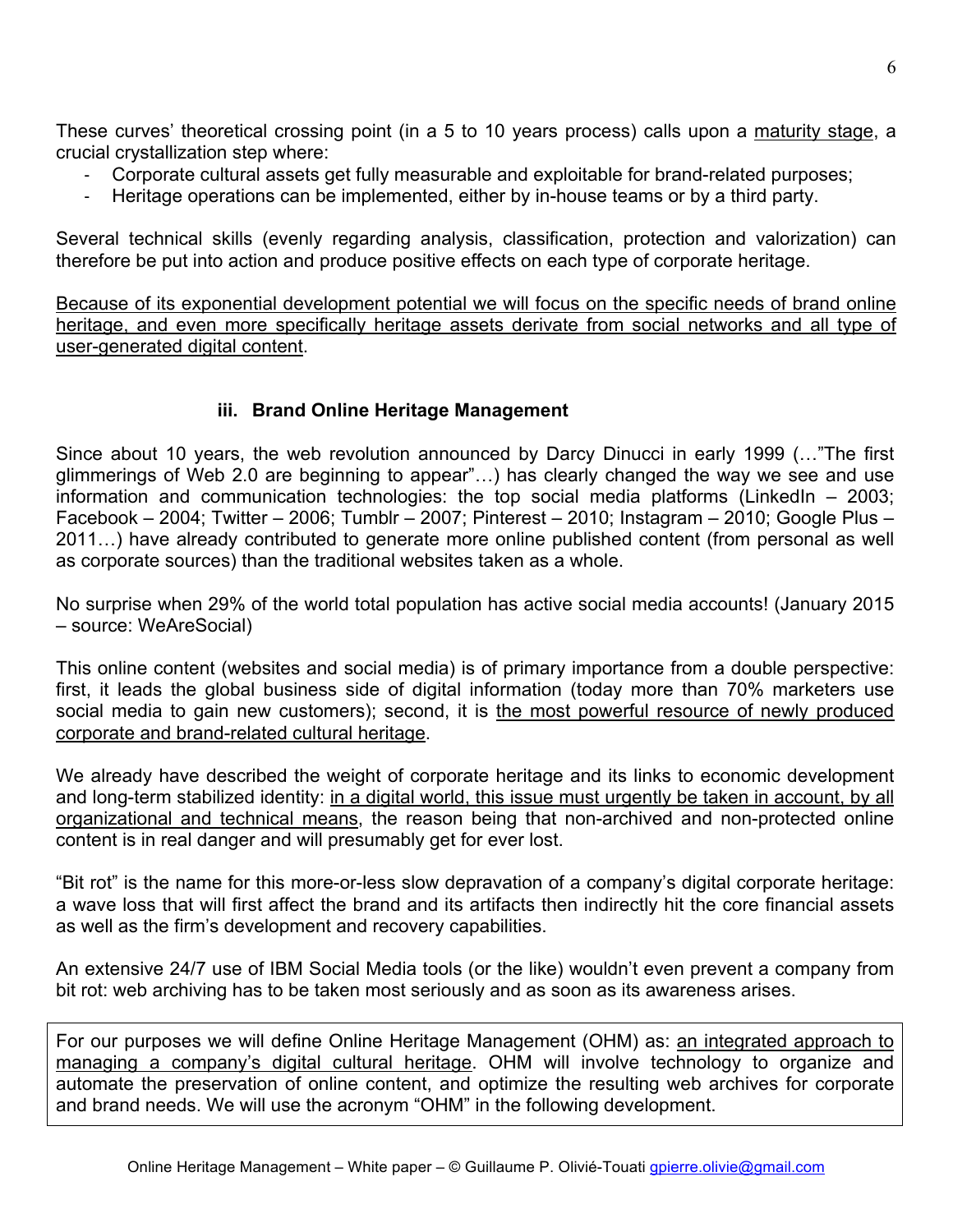### **1. Inputs**

Proactive web archiving and more explicitly native format web archiving is the adequate response to bit rot. This response should be applied in a commercial way and according to private and specific needs: the Internet Archive, with its publicly minded approach, being of practically no help to ensure the effectiveness of *brand online heritage preservation*, even so it does provide an access to about 432 billion web pages stored.

On the other hand, the International Internet Preservation Consortium, a global web archiving experts' network, can be a very useful resource for companies' staff and consultants.

In the quest for a most complete range of web-based Electronically Stored Information (ESI), we will take the following extensive inputs in consideration:

- Original non-modified native format of websites; (accounts, interactive pages, and rich media)
- Public and private social media; (Facebook, Twitter, LinkedIn, Google+, and the like)
- Collaborative systems; (SharePoint, Wikis, and the like)
- Private social networks; (Chatter, Jive, Yammer, and the like)
- Structural and descriptive metadata of content and files.

### **2. Outputs**

OHM outputs potentially include crystal-clear forward-operating effects on:

- Strategy at the highest level
- Decision-making at every level
- Standard operating procedure in records management, sales, production…

The table below displays a digest of OHM outputs according to their scope of effectiveness (sort by decreasing public visibility) and to their level of influence on main corporate operators: (According to a 2014 Bilan Patrimoine© survey)

|              | <b>OHM</b> output            | Departments concerned* |                |                |                |                |    |
|--------------|------------------------------|------------------------|----------------|----------------|----------------|----------------|----|
| <b>Scope</b> |                              | <b>Board</b>           | Marketing &    | Human          | Finance        | Sales &        |    |
|              |                              |                        | Communication  | Resource       |                | Production     |    |
| <b>Brand</b> | Awareness                    | 3                      | 5              |                |                |                | 14 |
|              | <b>Identity</b>              | 5                      | 5              | 3              | 3              |                | 20 |
|              | Development                  | 4                      | 3              | $\overline{2}$ | 3              | 4              | 16 |
|              | Value                        | 5                      | 3              | 2              | 4              | 3              | 17 |
|              | <b>Preservation</b>          | 41                     | 5              | 3              | 4              |                | 20 |
| Corporate    | <b>Identity</b>              | 5                      | 3              | 4              | $\overline{2}$ | 3              | 17 |
|              | <b>Social Responsibility</b> | 3                      | 4              | 5              |                | 3              | 16 |
|              | Legal                        | 4                      | $\overline{2}$ | 4              | 5              | $\overline{2}$ | 17 |
|              | Strategy                     | 5                      | 3              | 4              | 3              | 3              | 18 |
|              | Governance                   | 5                      | 4              | 3              | 4              | $\overline{2}$ | 18 |
|              | Social cohesion              | 4                      | $\overline{2}$ | 5              |                | 3              | 15 |
|              | Income & Profit              | 5                      | 3              |                | 4              | 4              | 17 |
|              | <b>Business value</b>        | 5                      | 3              |                | 3              | 2              | 14 |
|              |                              | 57                     | 45             | 38             | 38             | 41             |    |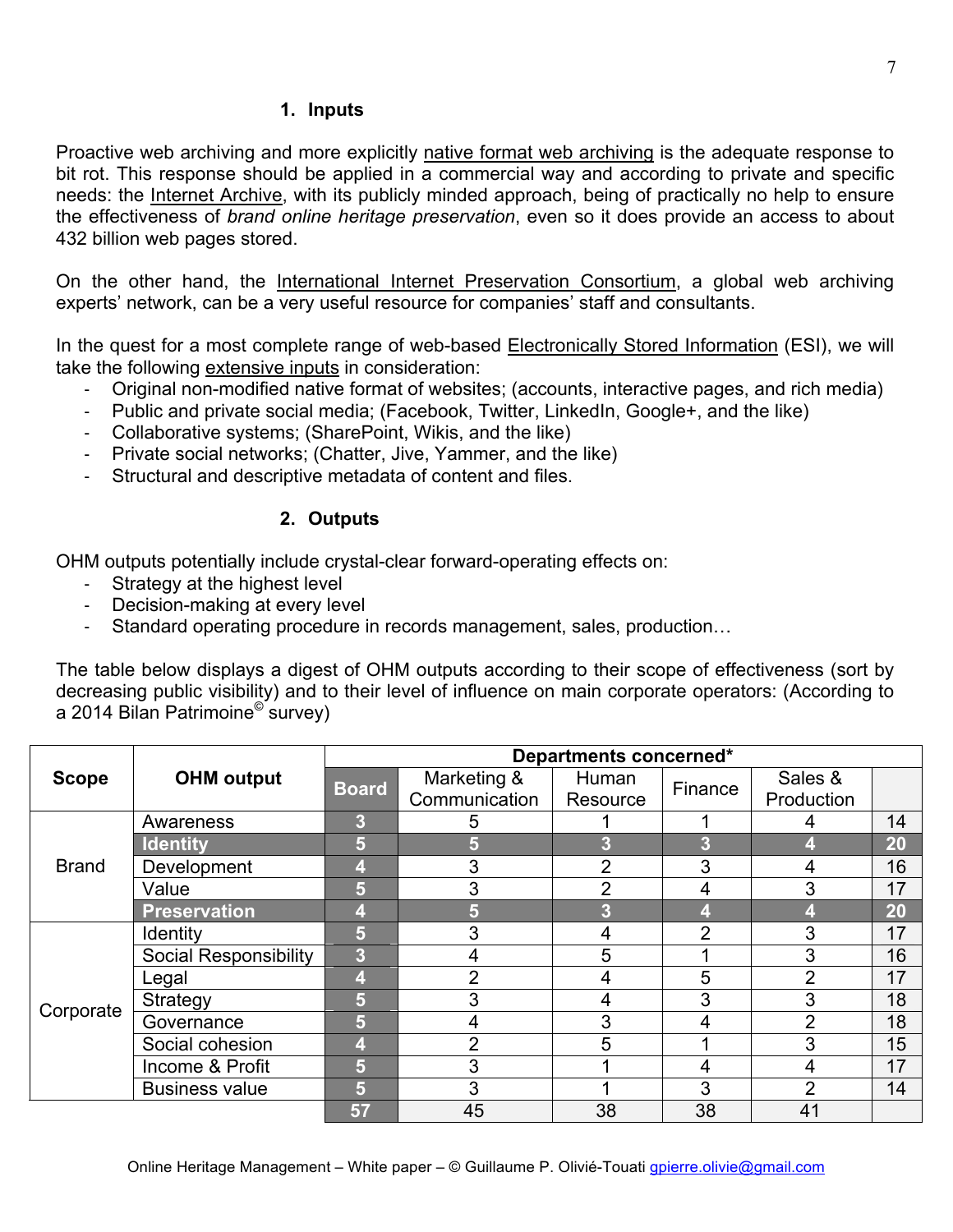- 1 Very limited to no interest
- 2 Limited interest
- 3 Certain interest
- 4 High interest
- 5 Very high interest

We can infer from this outputs digest that:

1. Brand preservation and identity is the OHM output likely to concern most of the organization's departments. (Shortly followed by Corporate governance and Corporate strategy) 2. The board is the organization's department likely to be concerned by most of the OHM outputs. (Shortly followed by Marketing & Communication and Sales & Production)

Obviously, this OHM outputs digest addresses only the one-brand corporate organization issue: multiple-brands companies and global corporations are much more complex systems requiring further detailed analysis and auditing.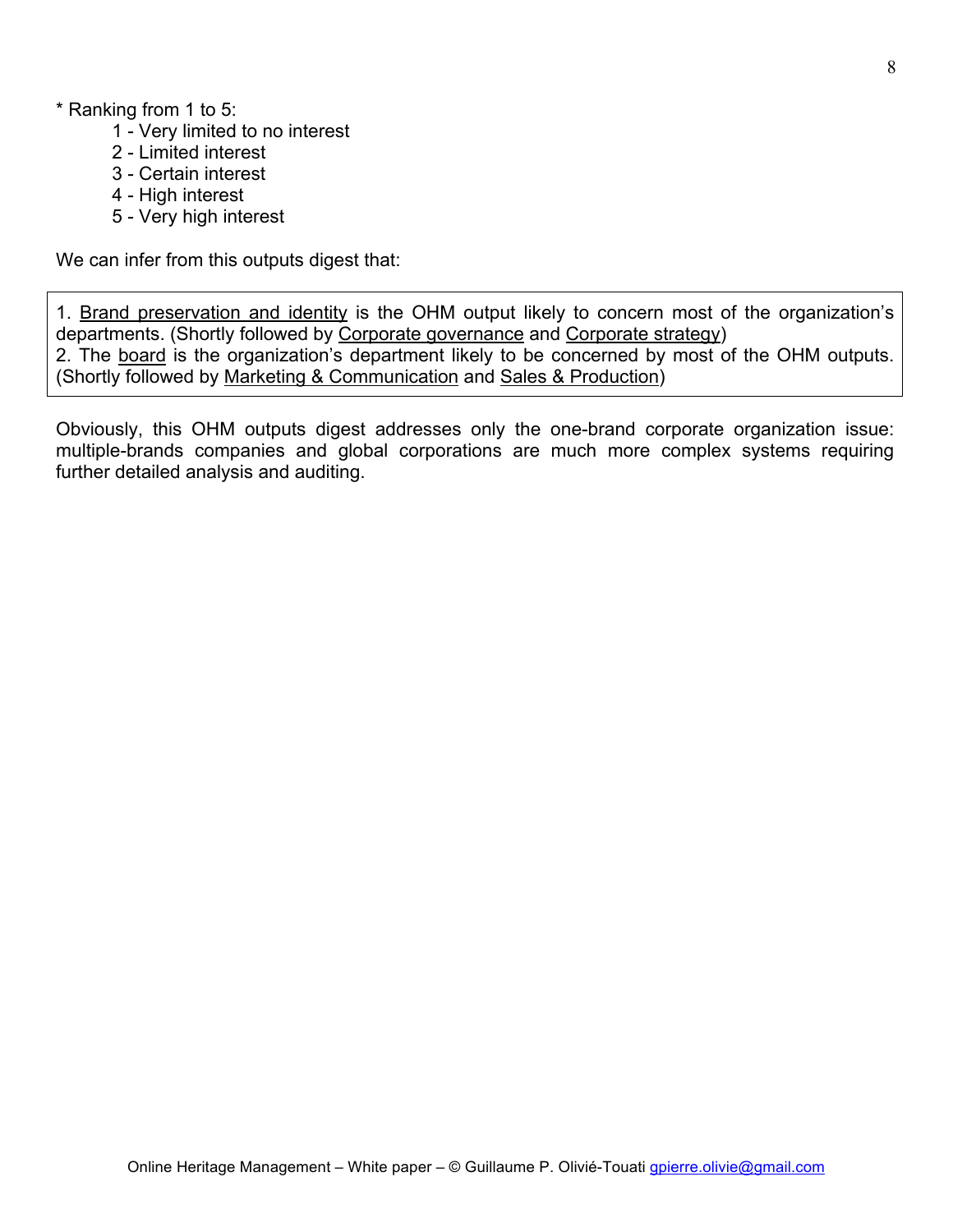# **II. Management: Building an online heritage strategy**

After this theoretical approach, we need to apply our findings about online heritage to the area of management at the highest corporate level: that is, building an actual online heritage strategy.

Strategy never comes fully from scratch, especially for long-lasting corporate organizations. It derives from forward-thinking diagnosis, guiding policy and coherent actions.

### **i. The role of auditing**

Auditing is crucial, in the way that it is the most trustworthy solution to ensure reliable objectivity in a cultural field with the highest misinterpretation risks: corporate operators like records managers or digital archive curators (if any) will faithfully execute their duties, but they have to be instructed according to a pre-defined online heritage strategy.

Corporate board and top management will need heritage auditing at 3 levels:

- Initial Audits
	- $\circ$  To identify the collectable online heritage materials;
	- $\circ$  To define the online heritage strategy;
	- o To propose the right tools for technical purposes.
- Performance Audits
	- $\circ$  To verify the success of quantitative online heritage management operations;
	- $\circ$  To report potential failures in technology use.
- Quality Audits
	- $\circ$  To verify conformance to web archiving organization standards;
	- o To highlight areas of good practice so as to enhance continual improvement.

In the initial auditing phase, auditors will define the 5 key points of the online heritage strategy, as follows:

Selection

Even if the broadest and largest crawls have to be performed, the selection issue refers to defining the right types of collections for the right goals.

**Harvest** 

Collecting data implies capturing the OHM inputs previously mentioned (Section I) with full integrity.

**Preservation** 

The intent of OHM is to preserve over time the strictly original form of the collected digital content.

- Access

Born-digital collections require specific software tools: extensive consultation can be processed through broad data or archived web sites page-by-page.

**Valorization** 

Taking advantage of online heritage is OHM ultimate goal, and as such should be extensively explained and legitimate to all corporate operators.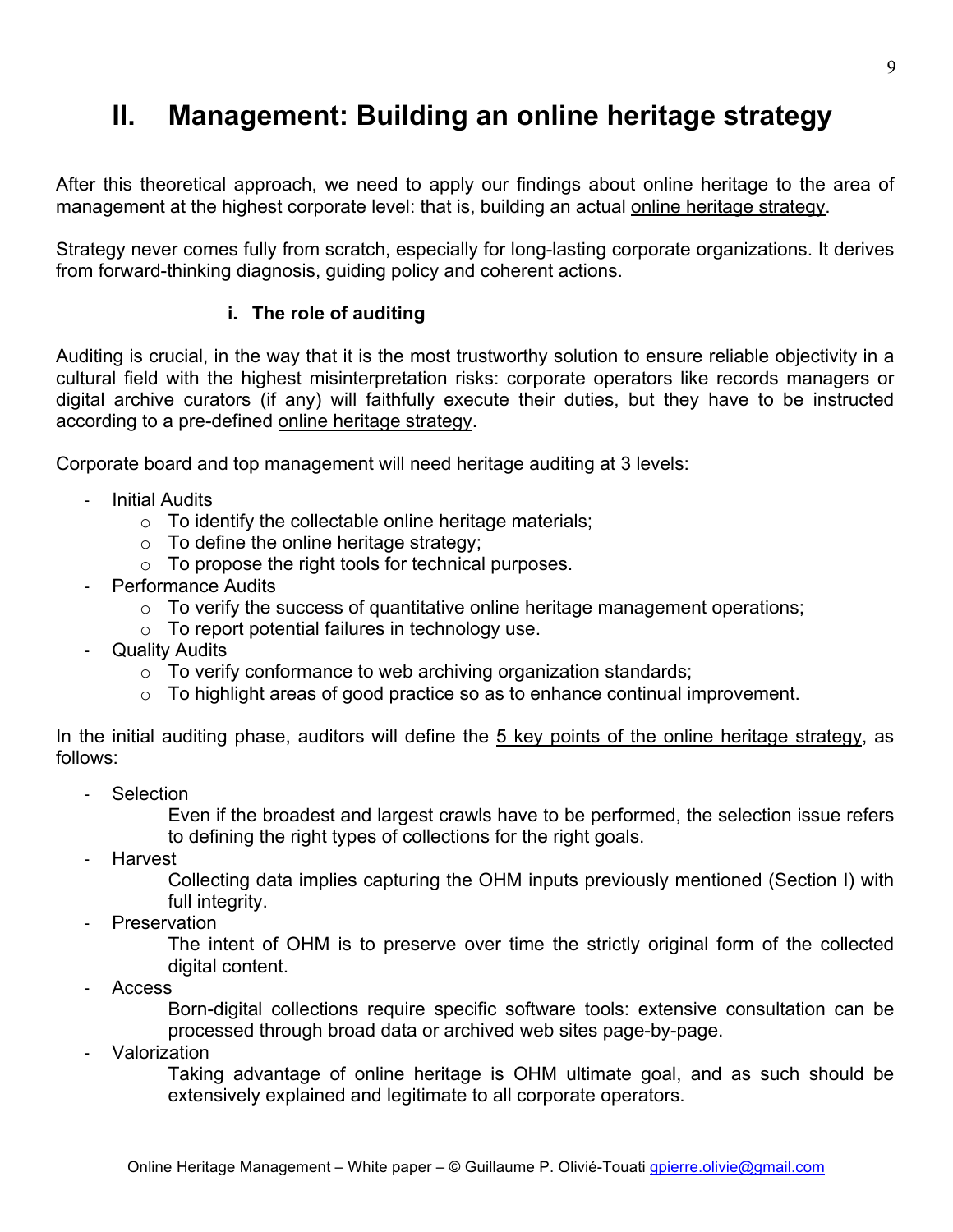### **ii. A Unified Heritage Management System**

### **1. A systemic approach**

The concomitant understanding of the three corporate organization's cultural dimensions (history, heritage, and identity) necessitates a systemic approach: corporate organizations are indeed complex social entities obeying to the general laws of advanced cultural systems.

To satisfy to our OHM needs, it needs then to use a corporate systemic approach, the only one likely to embrace in the most satisfying way all the relational and organizational issues at work.

This systemic approach is complemented by a *holistic and federalist vision*, leading to an innovative corporate management concept: the Unified Heritage Management System.

### **2. Involving an Heritage Committee**

The first stage of a Unified Heritage Management System is the formalization of a dedicated group of individuals, a Heritage Committee, which transversal missions will be to:

- Unify and execute the online heritage strategy;
- Coordinate in-house heritage operations;
- Respond to audit requests.

The Heritage Committee must include board representatives as well as top management of key corporate departments.

### **3. A public-oriented example: the Web-At-Risk project**

Designed to benefiting librarians and archivists, the US-based Web-At-Risk project is a grant funded by the National Digital Information and Infrastructure Preservation Program, and initiated by the California Digital Library (University of California).

The research and assessment materials produced by Web-At-Risk strengthen and encourage the theoretical concept of a Unified Heritage Management System.

On the practical side, the institutional and technical partners of the Web-At-Risk project can be valuable knowledge sources for private and business operators.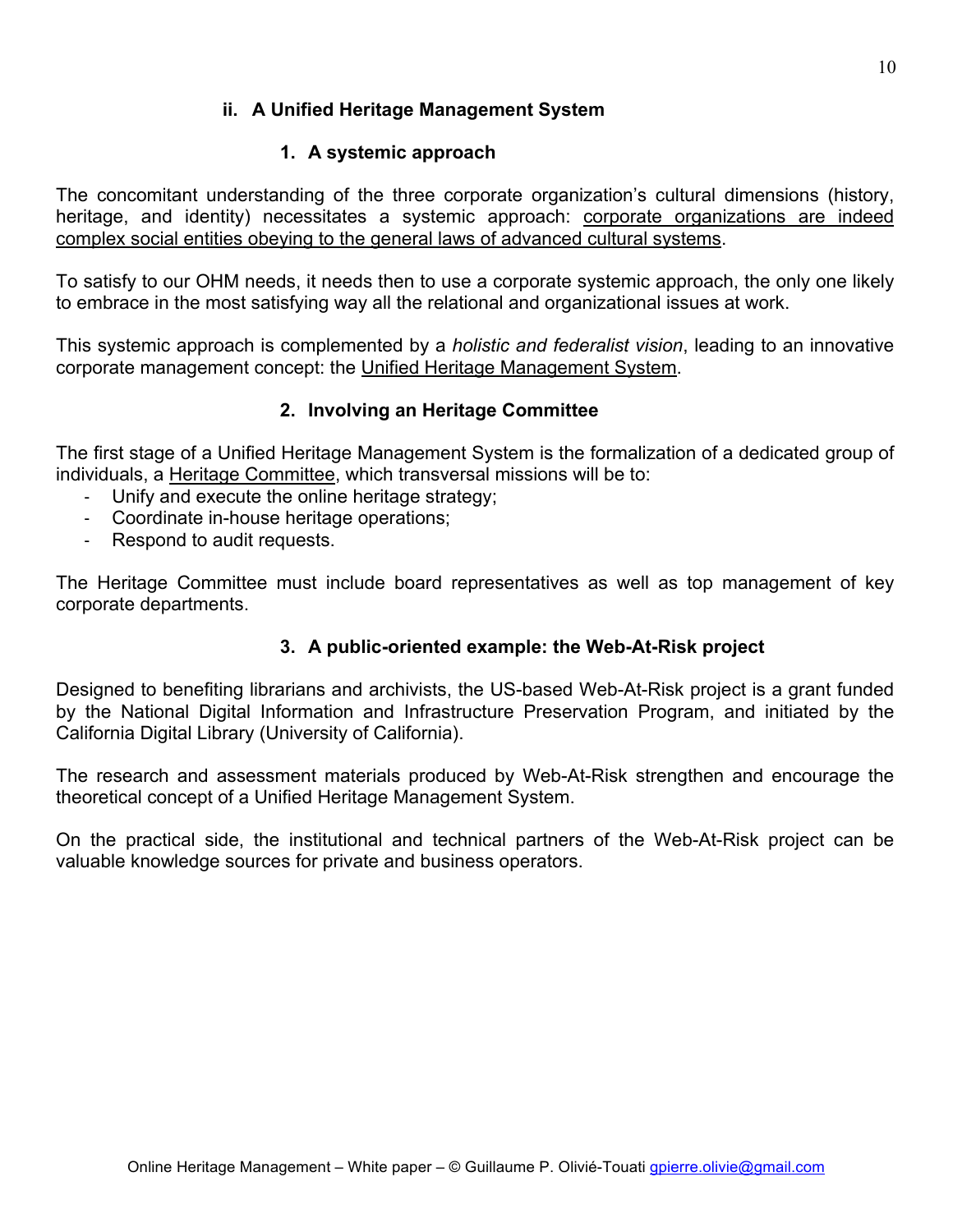# **III. Organization: Developing an archive policy**

Confronted to its numerous cultural heritage challenges, the modern corporate entity needs to develop a comprehensive online heritage strategy, which will be conducted by the Heritage Committee.

The second OHM stage we are exploring now, after the management area, is in-house organization.

What sort of practical digital archive policy can be generated by online heritage strategy?

The archive policy relies on three major actions, and involves several specific matters:

### **i. Three major actions**

- Ranking archive needs and potential risks;
- Identifying operative protection and exploitation goals;
- Identifying the most realistic mechanisms.

### **ii. Major matters involved**

- What are the firm's most important cultural assets?
- Who generates and controls them in the firm?
- What is the proportion and structure of their online dimension?
- What existing policies are in place to store and provide efficient/productive access to these online assets?
- What level of risk is management willing to accept for each of these assets?

Providing detailed answers to these key questions will be the first step of the Heritage Committee action plan, and will directly lead to build an Acceptable Online Heritage Policy. (AOHP)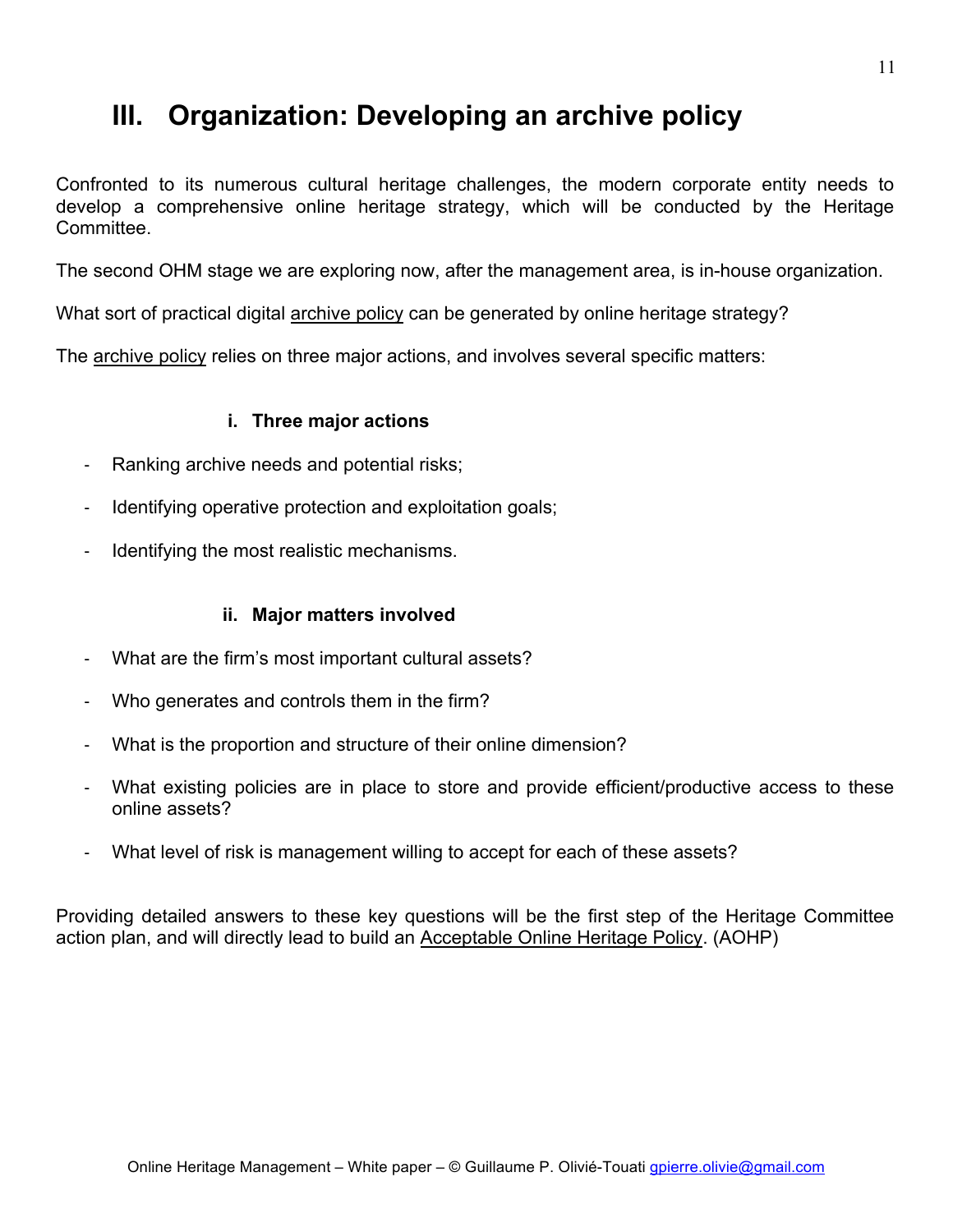# **IV. Technology: Writing the right plan**

Following the online heritage strategy building and the archive policy statements, writing the right technology plan closes up the initial OHM process.

### **i. Structure**

Online Heritage Management relies on two pillars:

- Consulting/auditing; (See Sections II & III)
- Tools/software.

As for tools and software, the global technical reference is until now the WARC format.

WARC stands for "Web ARChive" and combines multiple online resources (the previously described OHM inputs) into an aggregate archival file, together with connected information. "A WARC record consists of a record header followed by a record content block and two newlines; the header has mandatory named fields that document the date, type, and length of the record and support the convenient retrieval of each harvested resource (file). There are eight types of WARC record: 'warcinfo', 'response', 'resource', 'request', 'metadata', 'revisit', 'conversion', and 'continuation'. The content blocks in a WARC file may contain resources in any format; examples include the binary image or audiovisual files that may be embedded or linked to in HTML pages." (Source: Digital Preservation / Library of Congress – USA)

WARC file format is definitely the technology to take into account when setting up the archive policy derived from the online heritage strategy. WARC is connected to ISO 28500 certification.

For private corporate organizations, this standard ensures reliability and long-term stability of the whole OHM process.

An interesting initiative has to be mentioned here: OpenWayback is an open source project meant to develop the key technology related to the Internet Archive' Wayback Machine and used by numerous web archivists to play back archived websites. Dynamic content such as social media can also be taken in account.

Structuring the most efficient technology plan will require to weigh up all of these issues (file format, certification, open source query and access) and will be of the highest importance as a basis for the following 4 key processes: (SASA)

- 1.**S**election;
- 2.**A**cquisition; (possibly through Heritrix archival web crawler)
- 3.**S**torage; (possibly through Bagit-conformant packages)
- 4.**A**ccess. (Possibly through the Wayback Machine)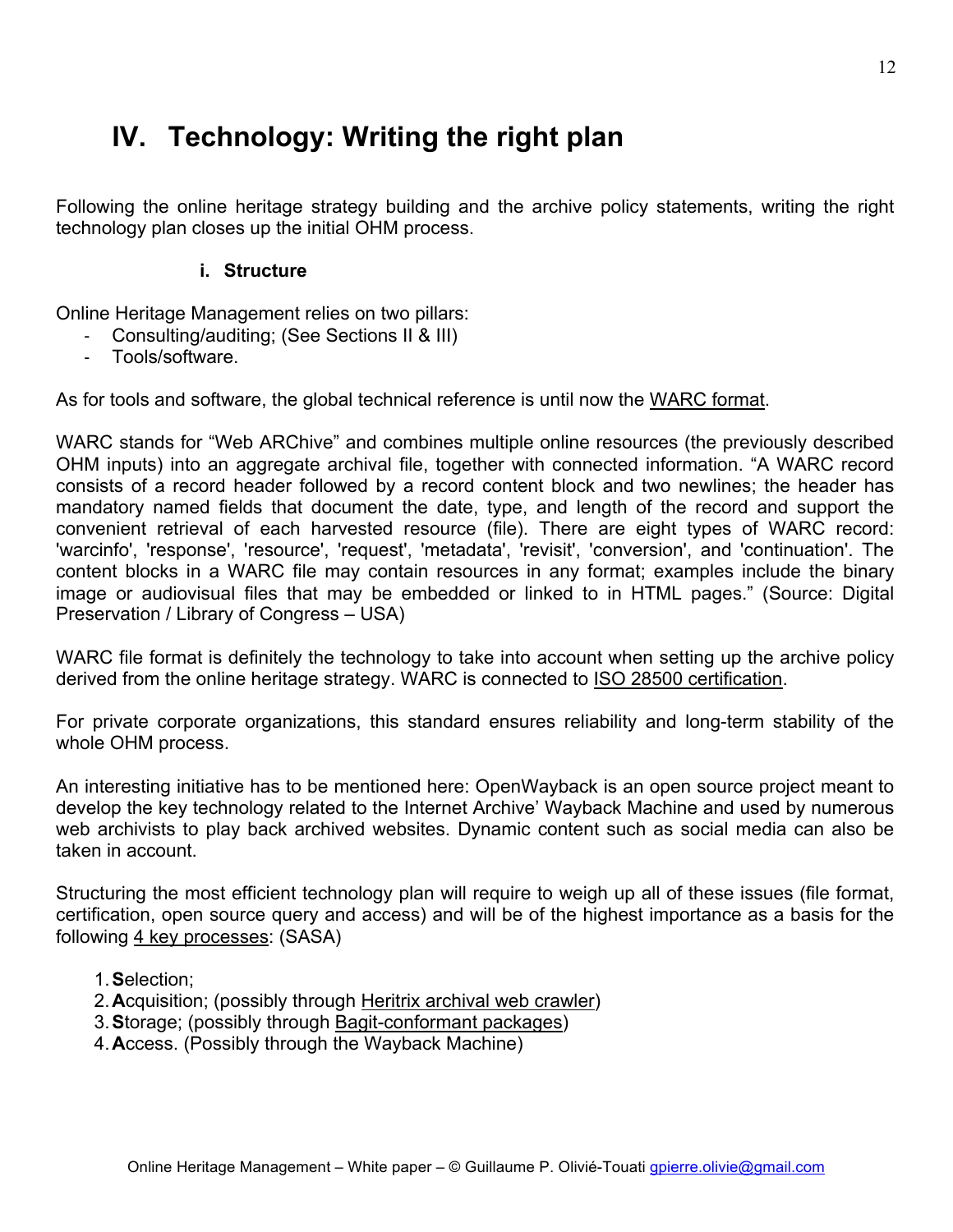#### **ii. Tools and software**

In the perspective of building and implementing a comprehensive OHM system, the Heritage Committee should consider combining some of these tools and software:

(Further development will have to be considered to patently fulfill brand/corporate needs)

| <b>Technology</b>                           | <b>OHM process</b>      | <b>Related OHM inputs</b>     |
|---------------------------------------------|-------------------------|-------------------------------|
| ArchiveFacebook                             |                         | Social media                  |
| <b>Heritrix</b>                             |                         | Websites                      |
| <b>HTTrack</b>                              |                         | Websites                      |
|                                             | Harvest (Acquisition)   | Transactions between web      |
| <b>SiteStory</b>                            |                         | clients and web servers       |
| <b>WARCreate</b>                            |                         | Websites                      |
| <b>Warrick</b>                              |                         | Websites                      |
| Wget                                        |                         | Websites and social media     |
| <b>Building Collections on the Web</b>      |                         | Websites                      |
| <b>CINCH</b>                                | Harvest (Curator tools) | Internet-accessible documents |
| <b>NetarchiveSuite</b>                      |                         | Websites and social media     |
| <b>Web Curator</b>                          |                         | Websites                      |
| <b>HTTrack2ARC</b>                          |                         | Websites                      |
| <b>Java Web Arrchive Toolkit</b>            |                         | Websites                      |
| <b>JHOVE2</b>                               | Preservation            | Websites                      |
| MediaWiki Memento Extension                 | (Collection storage and | <b>Wikis</b>                  |
| <b>Web Archive Transformation Format</b>    | maintenance)            | Websites                      |
| <b>Web Archive Transformation Utilities</b> |                         | Metadata                      |
| WarcManager                                 |                         | Websites                      |
| <b>WARC Tools</b>                           |                         | Websites and social media     |
| <b>Time Travel Portal</b>                   |                         | Websites and social media     |
| <b>Time Travel APIs</b>                     |                         | Websites and social media     |
| <b>Memento Time Travel</b>                  |                         | Websites and social media     |
| <b>NutchWAX</b>                             | Access and finding aids | Websites                      |
| <b>WEb aRchive Access</b>                   |                         | Websites                      |
| <b>Wayback Machine</b>                      |                         | Websites                      |
| Xing                                        |                         | <b>XML</b> database           |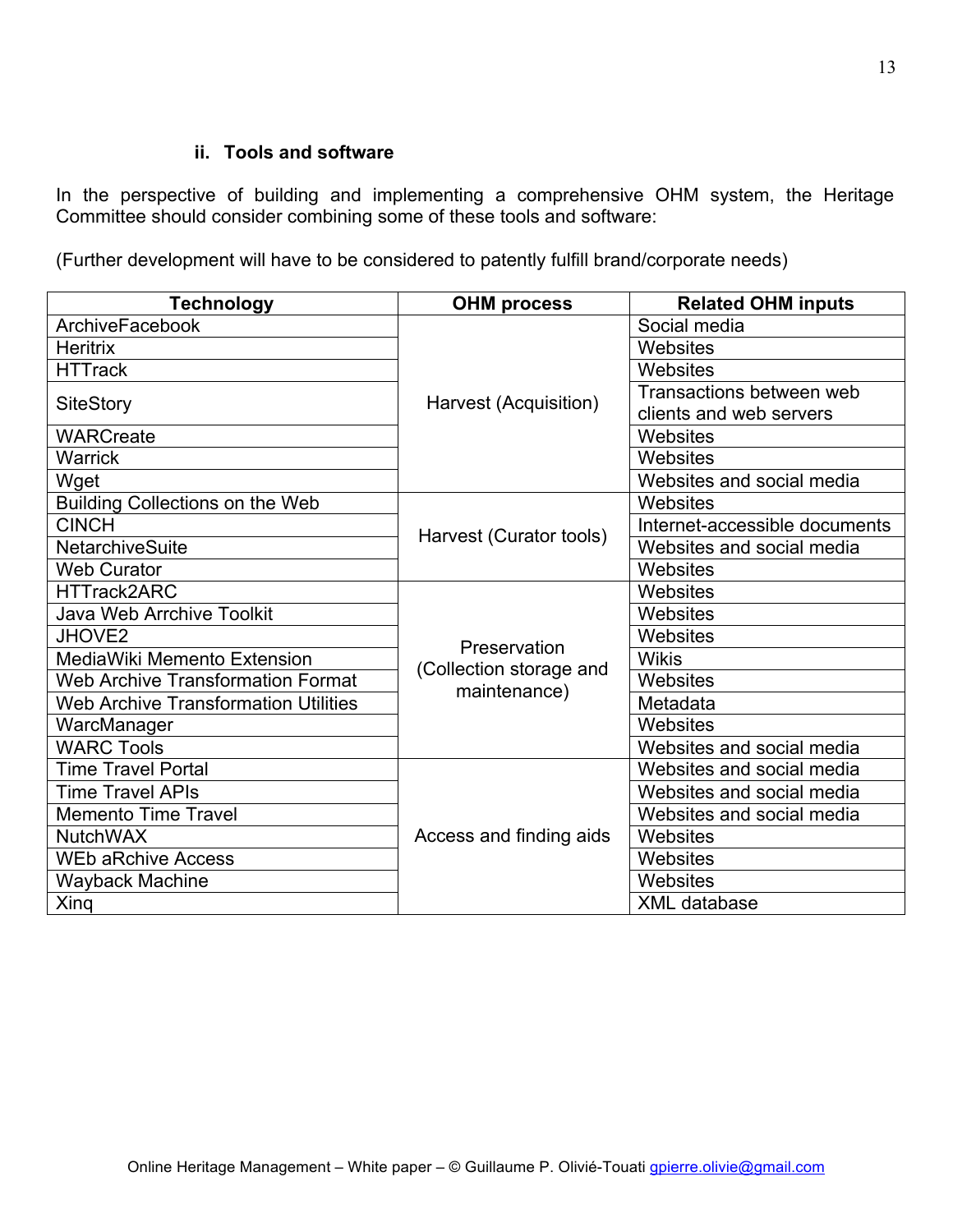# **V. Annexes**



### **i. Organization chart (Summary graph)**